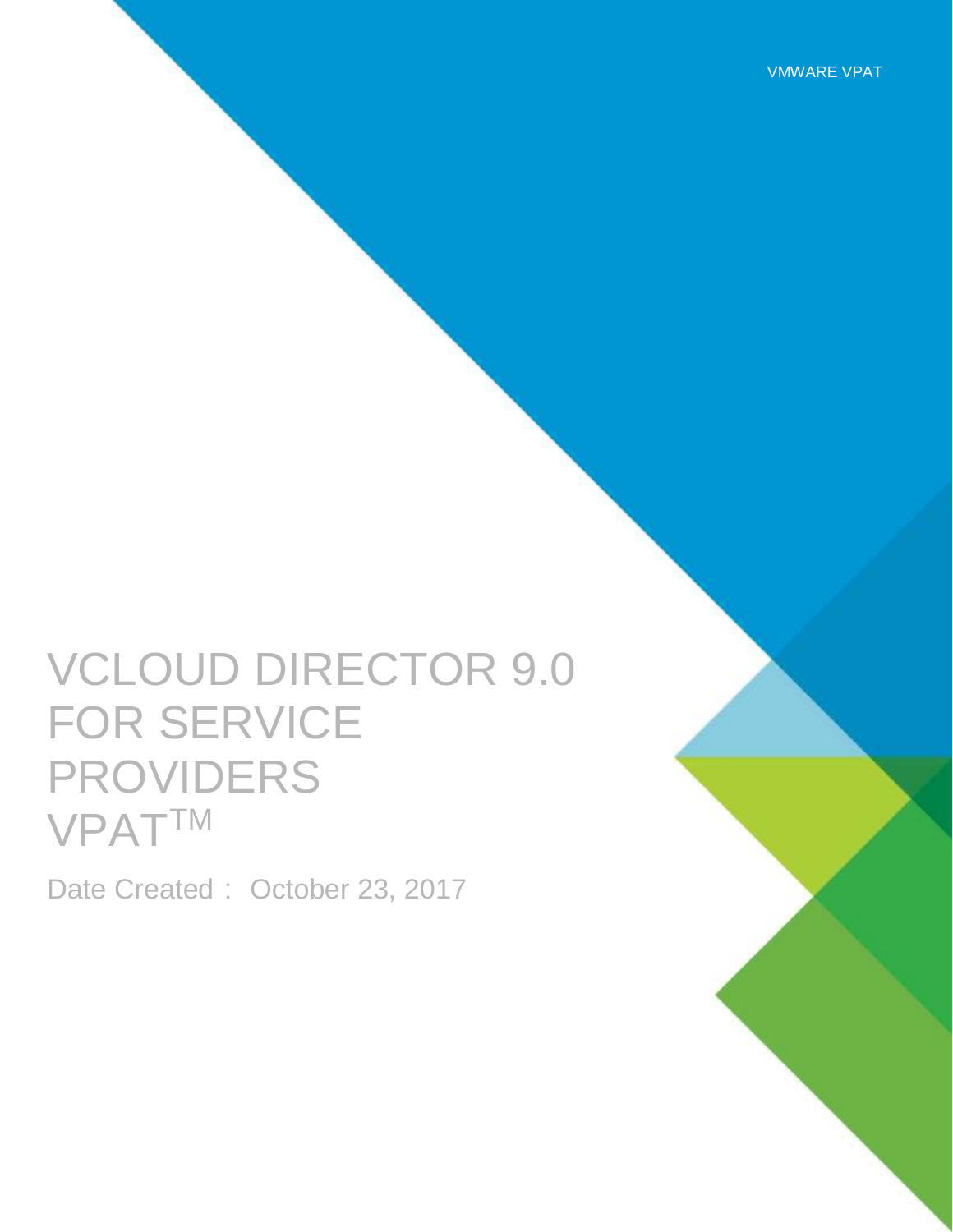VMware, Inc. 3401 Hillview Avenue Palo Alto CA 94304 USA Tel 877-486-9273 Fax 650-427-5001 www.vmware.com

Copyright © 2017 VMware, Inc. All rights reserved. This product is protected by U.S. and international copyright and intellectual property laws. VMware products are covered by one or more patents listed at http://www.vmware.com/go/patents. VMware is a registered trademark or trademark of VMware, Inc. and its subsidiaries in the United States and other jurisdictions. All other marks and names mentioned herein may be trademarks of their respective companies.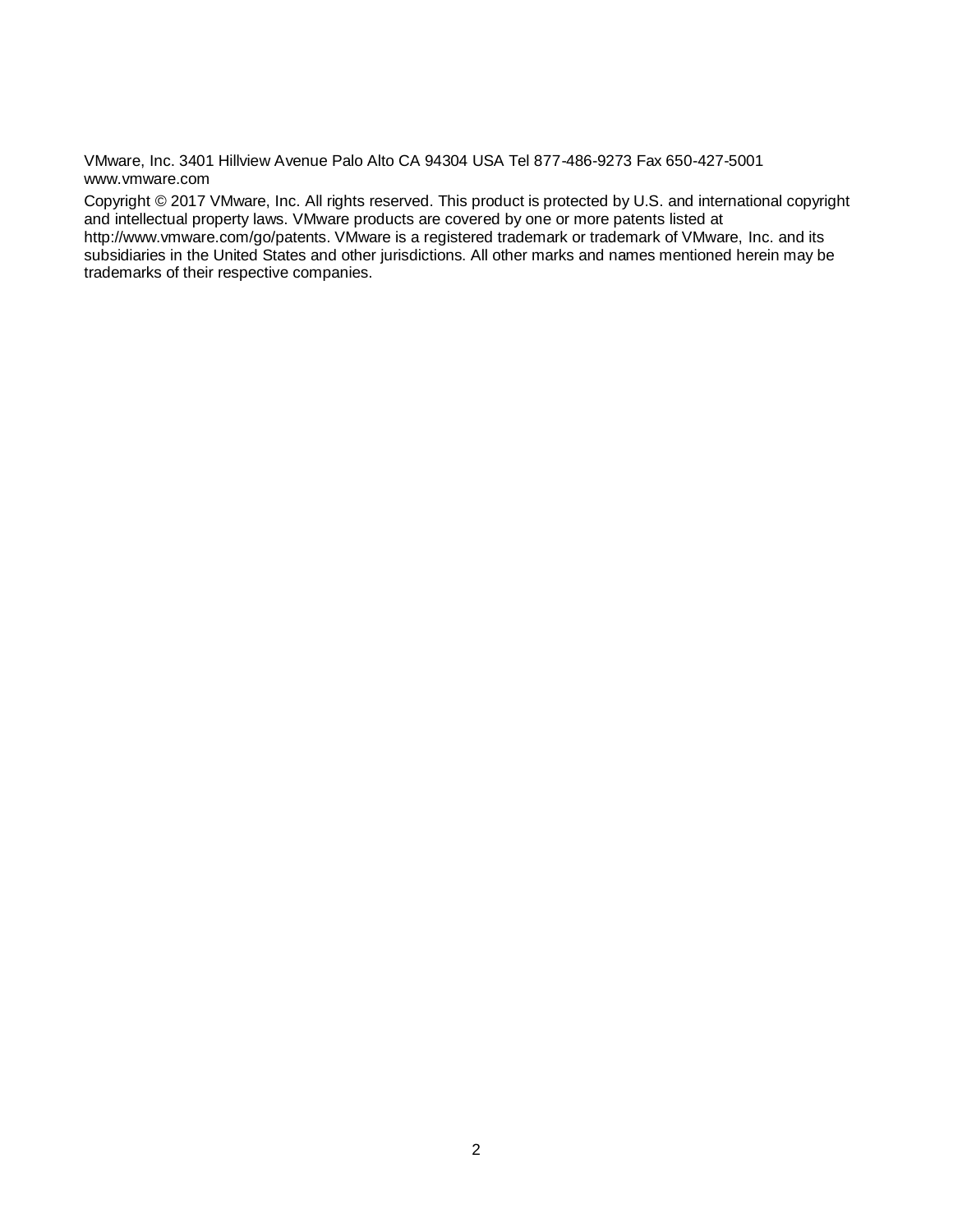#### Section 508 Accessibility Evaluation

This Voluntary Product Accessibility Template (VPAT) documents the accessibility of vCloud Director 9.0 for Service Providers.

Product Name: vCloud Director for Service Providers

Product Version: 9.0

Date Tested: 9/25/2017 – 10/23/2017

Since the VPAT must be comprehensive, all Section 508 issues on all pages must be corrected to sustain compliance.

| <b>VPAT Summary Table</b>                                             |                          |                                                     |
|-----------------------------------------------------------------------|--------------------------|-----------------------------------------------------|
| Criteria                                                              | <b>Supporting Level</b>  | <b>Remarks and explanations</b>                     |
| Section 1194.21 Software Applications and<br><b>Operating Systems</b> | Supports with Exceptions | Please refer to the 1994.21 section<br>for details. |
| Section 1194.22 Web-based Internet Information<br>and Applications    | Supports with Exceptions | Please refer to the 1994.22 section<br>for details. |
| Section 1194.23 Telecommunications Products                           | Not Applicable           |                                                     |
| Section 1194.24 Video and Multi-media Products                        | Not Applicable           |                                                     |
| Section 1194.25 Self-Contained, Closed<br>Products                    | Not Applicable           |                                                     |
| Section 1194.26 Desktop and Portable<br>Computers                     | Not Applicable           |                                                     |
| Section 1194.31 Functional Performance Criteria                       | Supports with Exceptions | Please refer to the 1994.31 section<br>for details. |
| Section 1194.41 Information, Documentation and<br>Support             | Supports                 | Please refer to the 1994.41 section<br>for details. |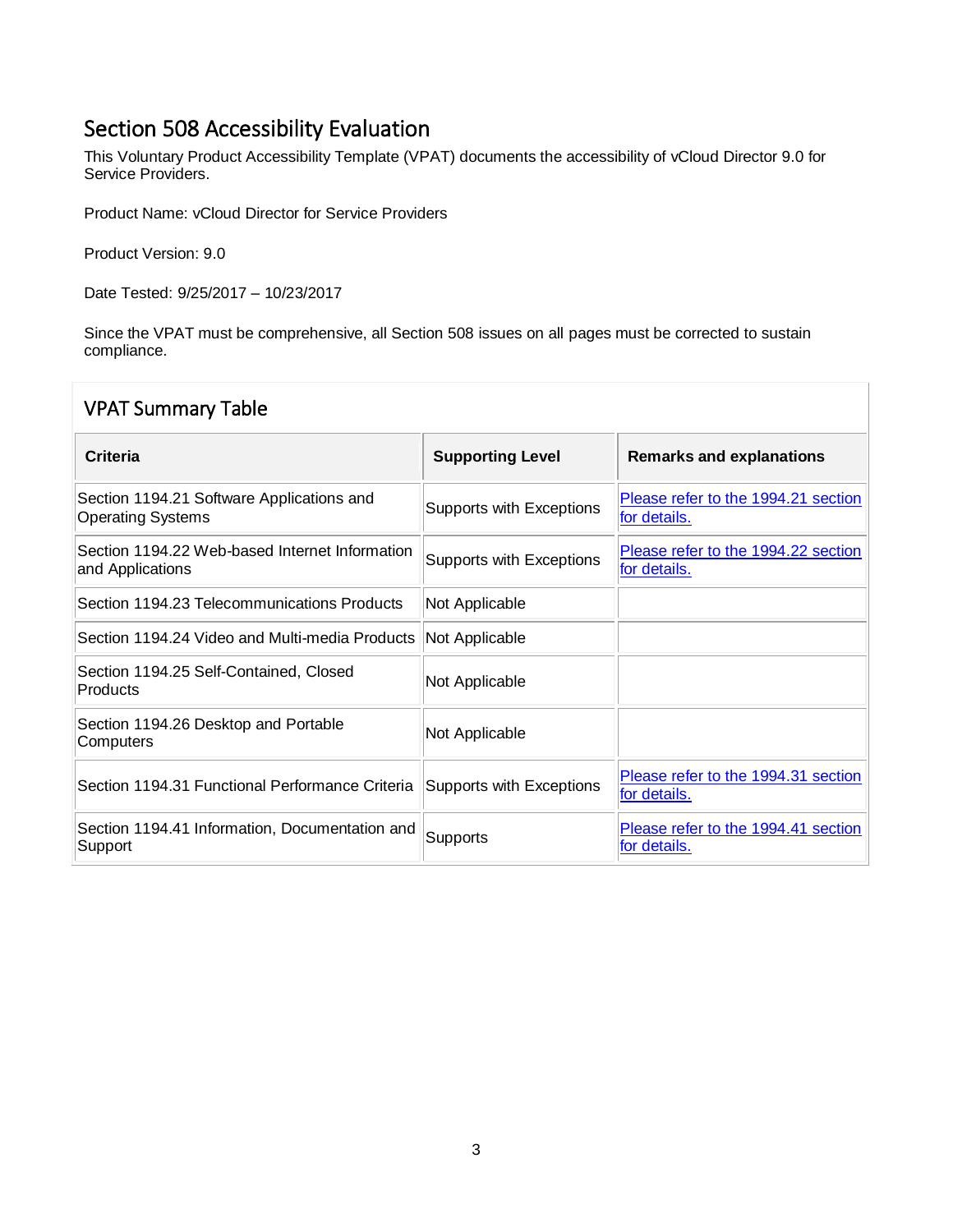### Support Levels

| <b>Support Level</b>                                         | <b>Description</b>                                                                                                                                                                                                                                                                                       |
|--------------------------------------------------------------|----------------------------------------------------------------------------------------------------------------------------------------------------------------------------------------------------------------------------------------------------------------------------------------------------------|
| Supports                                                     | The product fully meets the letter and intent of the<br>Criteria.                                                                                                                                                                                                                                        |
| Supports with Exceptions/Minor Exceptions                    | The product does not fully meet the letter and intent<br>of the Criteria, but provides some level of access<br>relative to the Criteria.                                                                                                                                                                 |
| Supports through Equivalent Facilitation                     | The accessibility tester identified an alternate way to<br>meet the intent of the Criteria or the product does not<br>fully meet the intent of the Criteria.                                                                                                                                             |
| Supports when combined with Compatible AT                    | The product fully meets the letter and intent of the<br>Criteria when used in combination with Compatible<br>Assistive Technology (AT). For example, many<br>software programs can provide speech output when<br>combined with a compatible screen reader,<br>commonly used AT for people who are blind. |
| Does Not Support                                             | The product does not meet the letter or intent of the<br>Criteria.                                                                                                                                                                                                                                       |
| Not Applicable                                               | The Criteria does not apply to the specific product.                                                                                                                                                                                                                                                     |
| Not Applicable - Fundamental Alteration Exception<br>Applies | A Fundamental Alteration of the product would be<br>required to meet the Criteria (see the access board's<br>standards for the definition of "fundamental<br>alteration").                                                                                                                               |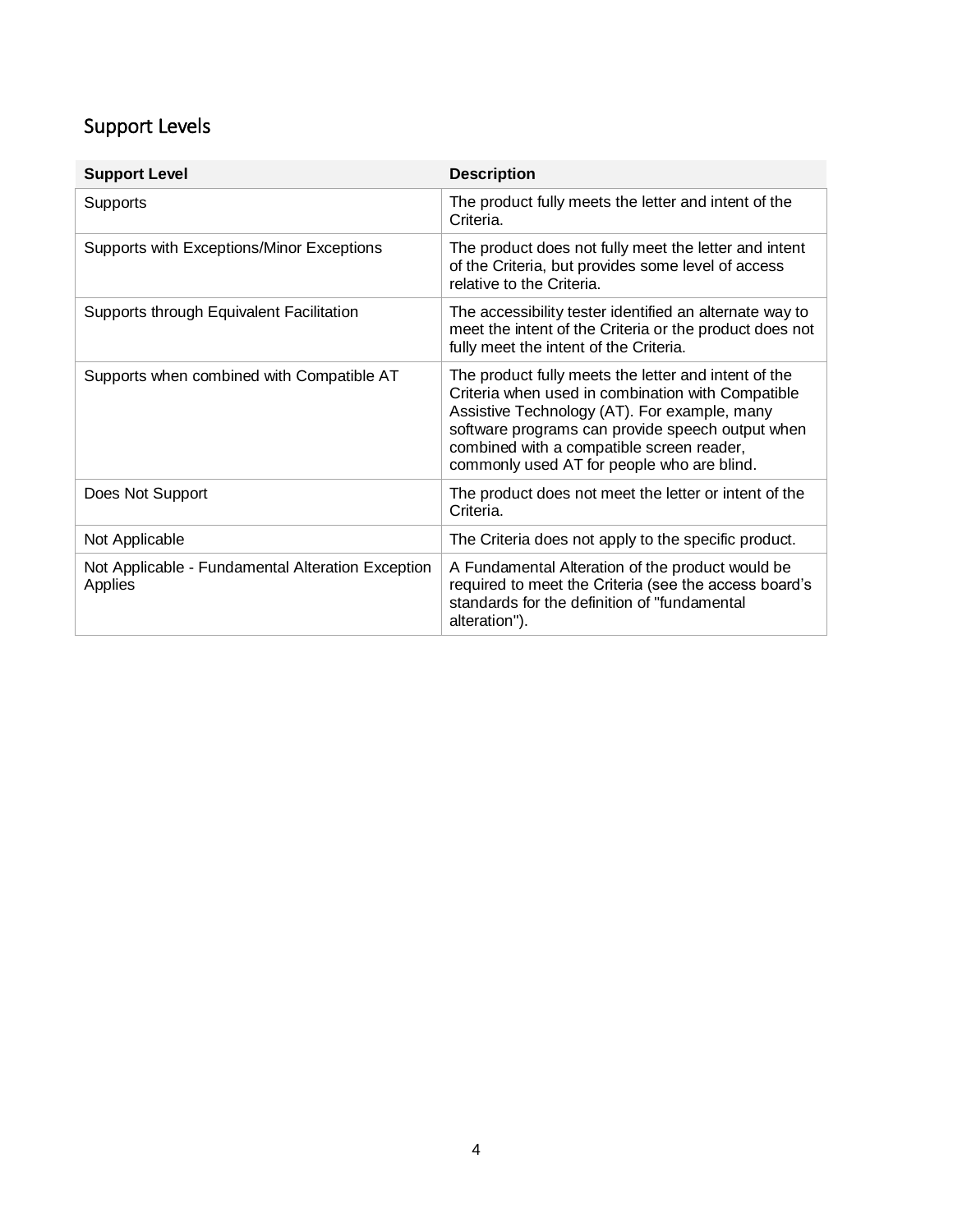<span id="page-4-0"></span>

| § 1194.21 Software Applications and Operating Systems                                                                                                                                                                                                                                                                                                                                                                                                                                                                                                                                 |                                           |                                                                                                                                                                                                                                                                                                                                                                                       |
|---------------------------------------------------------------------------------------------------------------------------------------------------------------------------------------------------------------------------------------------------------------------------------------------------------------------------------------------------------------------------------------------------------------------------------------------------------------------------------------------------------------------------------------------------------------------------------------|-------------------------------------------|---------------------------------------------------------------------------------------------------------------------------------------------------------------------------------------------------------------------------------------------------------------------------------------------------------------------------------------------------------------------------------------|
| <b>Criteria</b>                                                                                                                                                                                                                                                                                                                                                                                                                                                                                                                                                                       | <b>Supporting Level</b>                   | <b>Remarks and explanations</b>                                                                                                                                                                                                                                                                                                                                                       |
| (a) When software is designed to run on a<br>system that has a keyboard, product functions<br>shall be executable from a keyboard where the<br>function itself or the result of performing a<br>function can be discerned textually.                                                                                                                                                                                                                                                                                                                                                  | <b>Supports with</b><br><b>Exceptions</b> | Interfaces are keyboard accessible with<br>some exceptions. A mouse or other<br>pointing device is required to reach,<br>activate and select objects. Keyboard-<br>only and screen reader users cannot<br>access Help link, calendar and navigation<br>bar. They also cannot access some<br>interactive elements, such as the provider<br>VDC, number box, and some radio<br>buttons. |
| (b) Applications shall not disrupt or disable<br>activated features of other products that are<br>identified as accessibility features, where those<br>features are developed and documented<br>according to industry standards. Applications<br>also shall not disrupt or disable activated<br>features of any operating system that are<br>identified as accessibility features where the<br>application programming interface for those<br>accessibility features has been documented by<br>the manufacturer of the operating system and is<br>available to the product developer. | <b>Supports with</b><br><b>Exceptions</b> | <b>VCloud Director 9.0 for Service Providers</b><br>does not cause interference with<br>activated or available accessibility<br>features of other products or operating<br>systems with some exceptions. The<br>application does not honor Windows High<br>Contrast options because it does not<br>allow users to change background and<br>foreground colors.                         |
| $ $ (c) A well-defined on-screen indication of the<br>current focus shall be provided that moves<br>among interactive interface elements as the input<br>focus changes. The focus shall be<br>programmatically exposed so that Assistive<br>Technology can track focus and focus changes.                                                                                                                                                                                                                                                                                             | <b>Supports</b>                           | The current focus can be tracked visually<br>or through assistive technology.                                                                                                                                                                                                                                                                                                         |
| (d) Sufficient information about a user interface<br>element including the identity, operation and<br>state of the element shall be available to<br>Assistive Technology. When an image<br>represents a program element, the information<br>conveyed by the image must also be available in<br>text.                                                                                                                                                                                                                                                                                  | <b>Supports with</b><br><b>Exceptions</b> | Some interfaces and graphic components<br>do not have information exposed to<br>assistive technology. Drop-down list, up<br>and down arrow, input field, back and<br>forward button, page title button, manage<br>and monitor button do not expose<br>accessible names.                                                                                                               |
| (e) When bitmap images are used to identify<br>controls, status indicators, or other programmatic<br>elements, the meaning assigned to those images<br>shall be consistent throughout an application's<br>performance.                                                                                                                                                                                                                                                                                                                                                                | <b>Not Applicable</b>                     | vCloud Director 9.0 for Service Providers<br>does not have bitmap image.                                                                                                                                                                                                                                                                                                              |
| (f) Textual information shall be provided through<br>operating system functions for displaying text.<br>The minimum information that shall be made<br>available is text content, text input caret location,<br>and text attributes.                                                                                                                                                                                                                                                                                                                                                   | <b>Supports</b>                           | vCloud Director 9.0 for Service Providers<br>provides textual information for text<br>content and text input caret location, and<br>text attributes.                                                                                                                                                                                                                                  |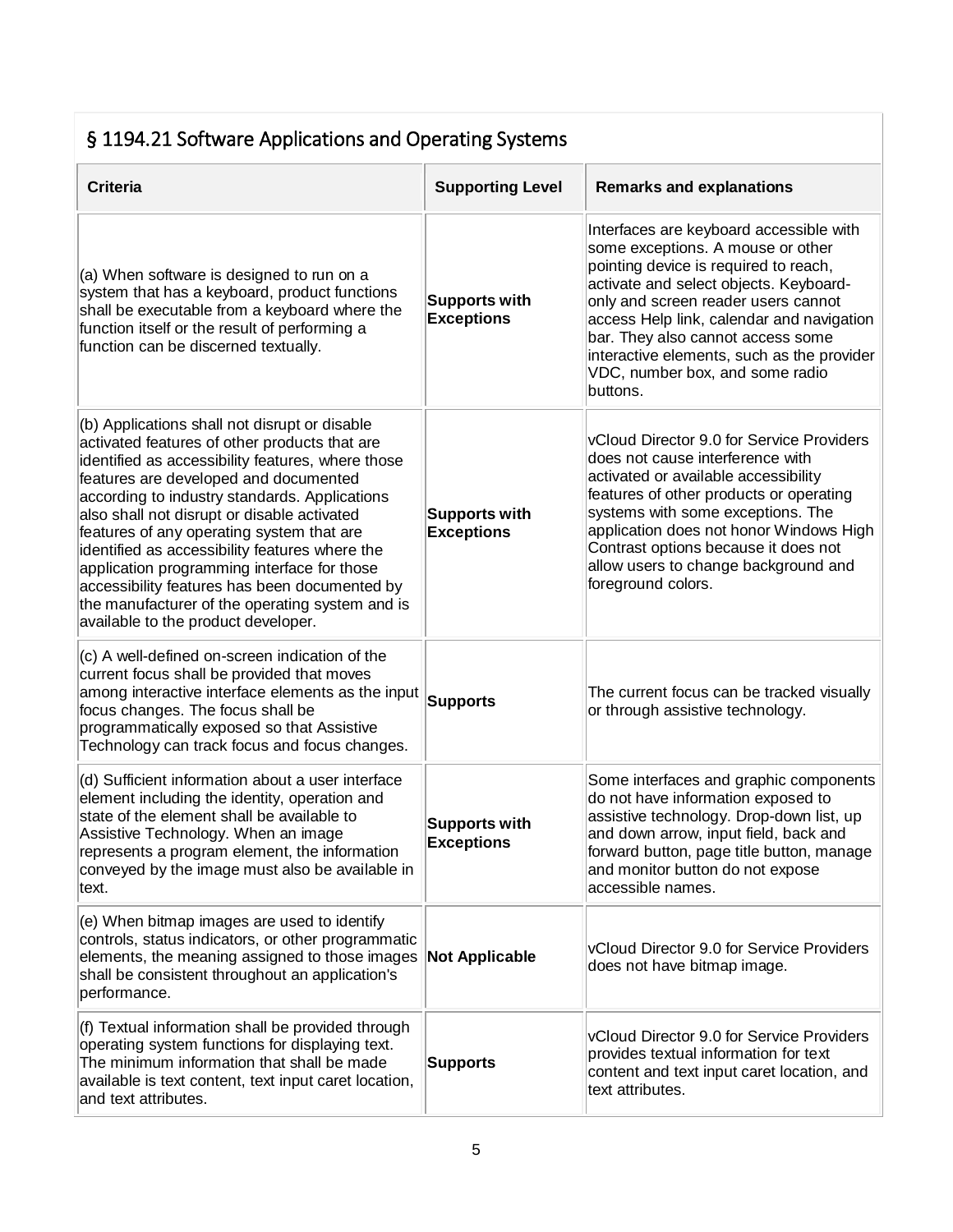<span id="page-5-0"></span>

| Criteria                                                                                                                                                                                                                                                      | <b>Supporting Level</b>                   | <b>Remarks and explanations</b>                                                                                                                                                                                                                                                                                                |
|---------------------------------------------------------------------------------------------------------------------------------------------------------------------------------------------------------------------------------------------------------------|-------------------------------------------|--------------------------------------------------------------------------------------------------------------------------------------------------------------------------------------------------------------------------------------------------------------------------------------------------------------------------------|
| (g) Applications shall not override user selected<br>contrast and color selections and other individual<br>display attributes.                                                                                                                                | <b>Supports with</b><br><b>Exceptions</b> | VCloud Director 9.0 for Service Providers<br>does not cause interference with<br>activated or available accessibility<br>features of other products or operating<br>systems with some exceptions. The<br>application does not honor Windows High<br>Contrast mode.                                                             |
| (h) When animation is displayed, the information<br>shall be displayable in at least one non-animated<br>presentation mode at the option of the user.                                                                                                         | <b>Not Applicable</b>                     | VCloud Director 9.0 for Service Providers<br>does not have animation.                                                                                                                                                                                                                                                          |
| (i) Color coding shall not be used as the only<br>means of conveying information, indicating an<br>action, prompting a response, or distinguishing a<br>visual element.                                                                                       | <b>Supports</b>                           | VCloud Director 9.0 for Service Providers<br>has texture and/or programmatically<br>implemented equivalents when color-<br>conveyed information is displayed to<br>indicate an action, identify an element, or<br>require a response.                                                                                          |
| (j) When a product permits a user to adjust color<br>and contrast settings, a variety of color selections<br>capable of producing a range of contrast levels<br>shall be provided.                                                                            | <b>Not Applicable</b>                     | VCloud Director 9.0 for Service Providers<br>does not have settings to adjust color<br>contrast.                                                                                                                                                                                                                               |
| (k) Software shall not use flashing or blinking<br>text, objects, or other elements having a flash or<br>blink frequency greater than 2 Hz and lower than<br>55 Hz.                                                                                           | <b>Supports</b>                           | VCloud Director 9.0 for Service Providers<br>does not have content that flashes or<br>blinks with a frequency greater than 2 Hz<br>and lower than 55Hz.                                                                                                                                                                        |
| (I) When electronic forms are used, the form shall<br>allow people using Assistive Technology to<br>access the information, field elements, and<br>functionality required for completion and<br>submission of the form, including all directions<br>and cues. | <b>Does Not Support</b>                   | Screen readers may not identify and<br>navigate to all of the form elements in the<br>application to complete and submit forms.<br>Most edit boxes and combo boxes in<br>dialogs do not have explicitly associated<br>labels. As a result, screen readers<br>announce those fields without labels or<br>with incorrect labels. |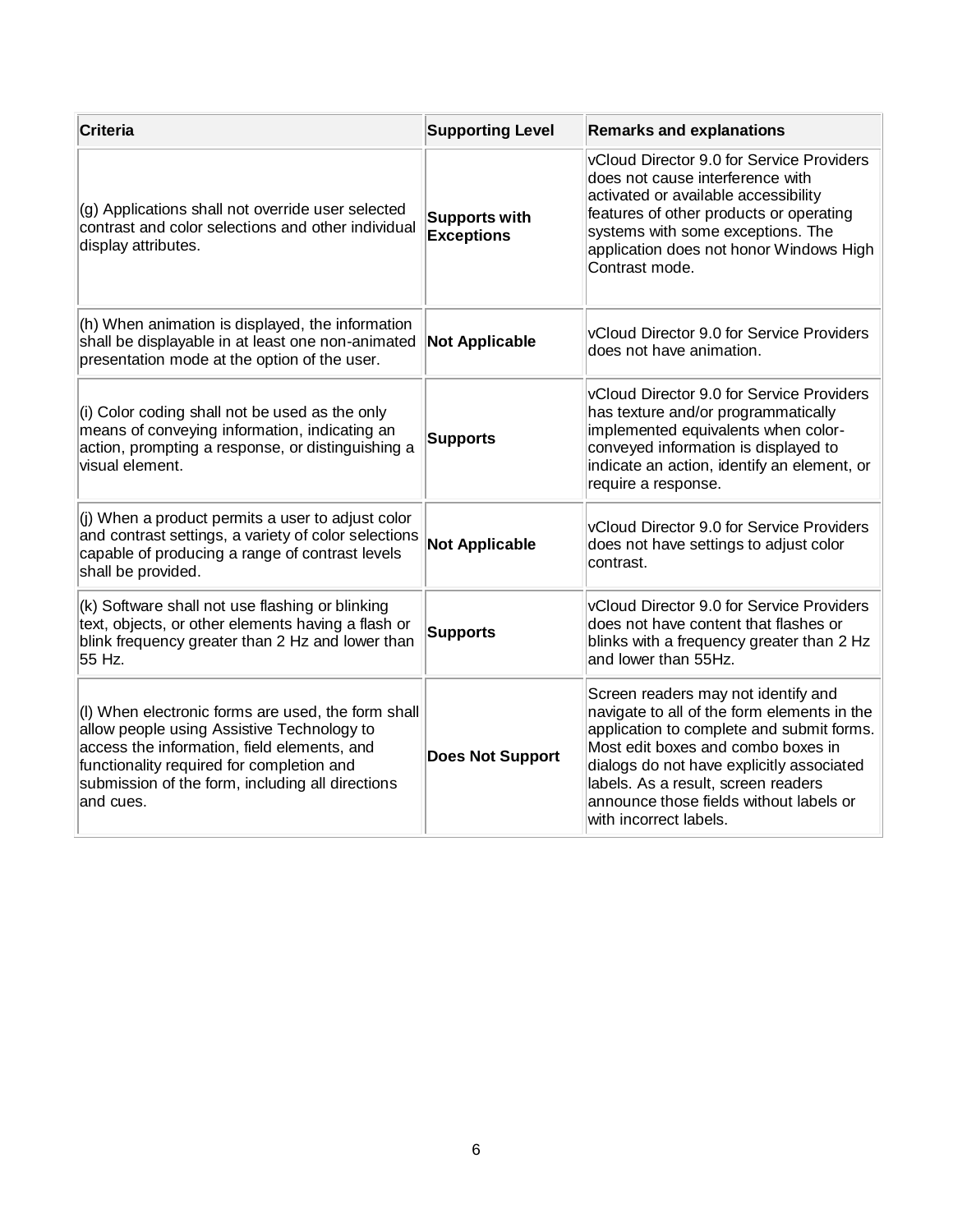## § 1194.22 Web-based Internet information and applications

| <b>Criteria</b>                                                                                                                                                                                                                                                                                                 | <b>Supporting Level</b>     | <b>Remarks and explanations</b>                                                                                                                                                                                                                              |
|-----------------------------------------------------------------------------------------------------------------------------------------------------------------------------------------------------------------------------------------------------------------------------------------------------------------|-----------------------------|--------------------------------------------------------------------------------------------------------------------------------------------------------------------------------------------------------------------------------------------------------------|
| (a) A text equivalent for every non-text element<br>shall be provided (e.g., via "alt", "longdesc", or in<br>element content).                                                                                                                                                                                  | Supports with<br>Exceptions | Text equivalents for non-text elements<br>are available to allow users to<br>comprehend content and to aid in<br>navigation with some exceptions. These<br>exceptions include drop-down list, up and<br>down arrow, input field, back and forward<br>button. |
| (b) Equivalent alternatives for any multimedia<br>presentation shall be synchronized with the<br>presentation.                                                                                                                                                                                                  | Not Applicable              | vCloud Director 9.0 for Service Providers<br>does not have multimedia.                                                                                                                                                                                       |
| (c) Web pages shall be designed so that all<br>information conveyed with color is also available<br>without color, for example from context or<br>markup.                                                                                                                                                       | <b>Supports</b>             | When color conveys information, text or<br>programmatically implemented<br>equivalents are provided.                                                                                                                                                         |
| (d) Documents shall be organized so they are<br>readable without requiring an associated style<br>sheet.                                                                                                                                                                                                        | <b>Supports</b>             | The UI displayed correctly when style<br>sheets are disabled.                                                                                                                                                                                                |
| (e) Redundant text links shall be provided for<br>each active region of a server-side image map.                                                                                                                                                                                                                | <b>Not Applicable</b>       | vCloud Director 9.0 for Service Providers<br>does not have server-side image maps.                                                                                                                                                                           |
| (f) Client-side image maps shall be provided<br>instead of server-side image maps except where<br>the regions cannot be defined with an available<br>geometric shape.                                                                                                                                           | <b>Not Applicable</b>       | vCloud Director 9.0 for Service Providers<br>does not have client-side image maps.                                                                                                                                                                           |
| (g) Row and column headers shall be identified<br>for data tables.                                                                                                                                                                                                                                              | <b>Supports</b>             | Row and column headers of data tables<br>have identifying information.                                                                                                                                                                                       |
| (h) Markup shall be used to associate data cells<br>and header cells for data tables that have two or<br>more logical levels of row or column headers.                                                                                                                                                          | <b>Not Applicable</b>       | vCloud Director 9.0 for Service Providers<br>does not have data tables with multi-level<br>columns or rows.                                                                                                                                                  |
| (i) Frames shall be titled with text that facilitates<br>frame identification and navigation                                                                                                                                                                                                                    | <b>Not Applicable</b>       | Frames are not used to display page<br>content.                                                                                                                                                                                                              |
| (j) Pages shall be designed to avoid causing the<br>screen to flicker with a frequency greater than 2<br>Hz and lower than 55 Hz.                                                                                                                                                                               | <b>Supports</b>             | Web pages do not have content that<br>flashes or blinks with a frequency greater<br>than 2 Hz and lower than 55 Hz.                                                                                                                                          |
| (k) A text-only page, with equivalent information<br>or functionality, shall be provided to make a web<br>site comply with the provisions of this part, when<br>compliance cannot be accomplished in any other<br>way. The content of the text-only page shall be<br>updated whenever the primary page changes. | <b>Not Applicable</b>       | Text-only pages are unnecessary for<br>vCloud Director 9.0 for Service Providers.                                                                                                                                                                            |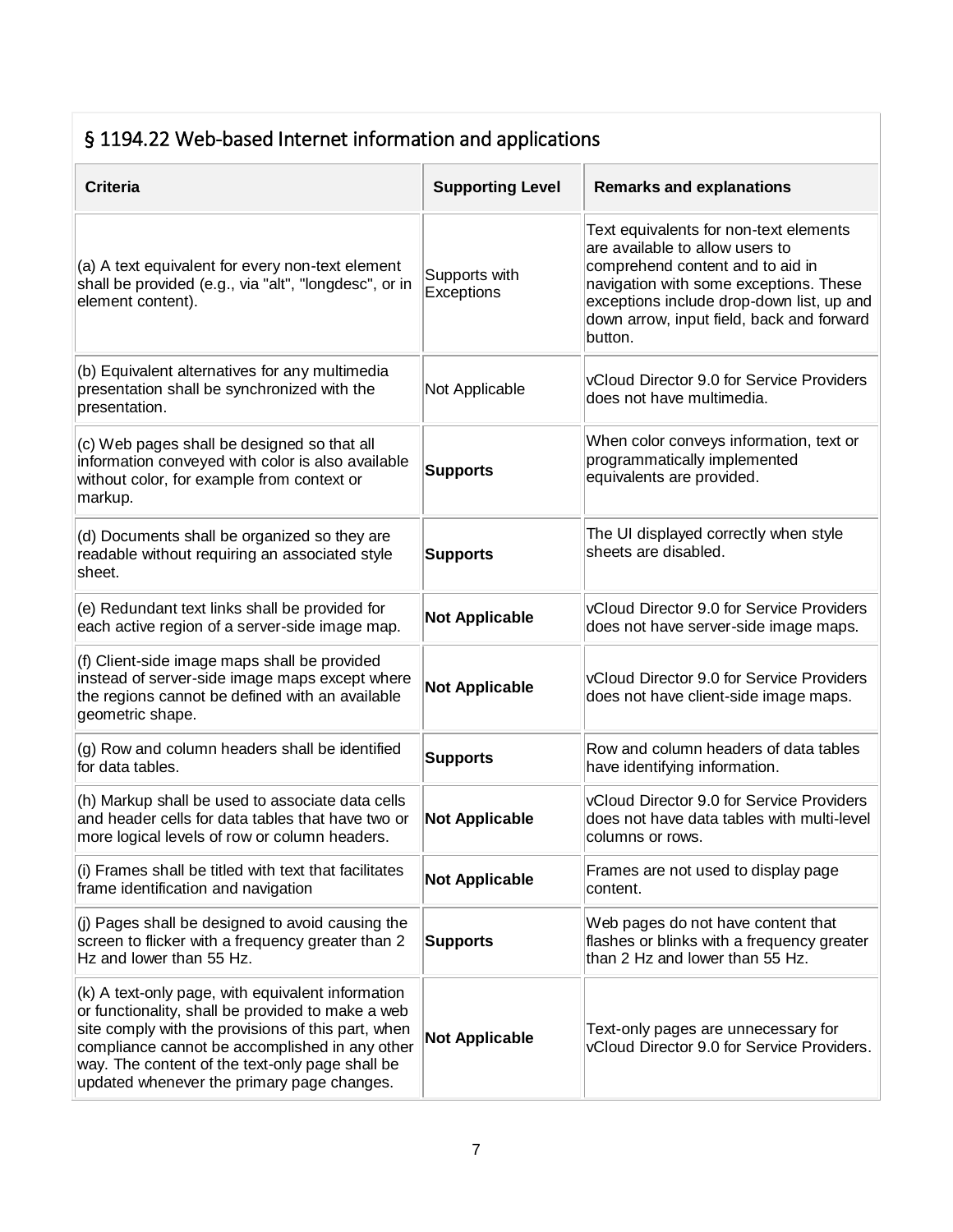<span id="page-7-0"></span>

| Criteria                                                                                                                                                                                                                                                                                  | <b>Supporting Level</b>                   | <b>Remarks and explanations</b>                                                                                                                                                                                                                                                                                         |
|-------------------------------------------------------------------------------------------------------------------------------------------------------------------------------------------------------------------------------------------------------------------------------------------|-------------------------------------------|-------------------------------------------------------------------------------------------------------------------------------------------------------------------------------------------------------------------------------------------------------------------------------------------------------------------------|
| (I) When pages utilize scripting languages to<br>display content, or to create interface elements,<br>the information provided by the script shall be<br>identified with functional text that can be read by<br>Assistive Technology.                                                     | <b>Supports with</b><br><b>Exceptions</b> | Assistive technology and keyboard users<br>can access scripted interfaces with some<br>exceptions. Windows Start Narrator<br>screen reader users cannot utilize the<br>drop-down list, up and down arrow, page<br>title button, manage and monitor button.                                                              |
| (m) When a web page requires that an applet,<br>plug-in or other application be present on the<br>client system to interpret page content, the page<br>must provide a link to a plug-in or applet that<br>complies with §1194.21(a) through (I).                                          | <b>Supports</b>                           | <b>vCloud Director 9.0 for Service Providers</b><br>provides links to download and install<br>plug-in.                                                                                                                                                                                                                  |
| (n) When electronic forms are designed to be<br>completed on-line, the form shall allow people<br>using Assistive Technology to access the<br>information, field elements, and functionality<br>required for completion and submission of the<br>form, including all directions and cues. | <b>Does Not Support</b>                   | Screen readers may not identify and<br>navigate to all of the form elements in the<br>application to complete and submit forms.<br>Most edit boxes and combo boxes in<br>dialogs do not have explicitly associated<br>labels, which causes screen readers to<br>announce fields without labels or<br>lincorrect labels. |
| (o) A method shall be provided that permits users<br>to skip repetitive navigation links.                                                                                                                                                                                                 | <b>Does Not Support</b>                   | Assistive technology users and keyboard-<br>only users cannot bypass repetitive<br>content.                                                                                                                                                                                                                             |
| (p) When a timed response is required, the user<br>shall be alerted and given sufficient time to<br>indicate more time is required.                                                                                                                                                       | <b>Does Not Support</b>                   | When timed responses are required, the<br>server does not alert users or provide<br>them options for extended time.                                                                                                                                                                                                     |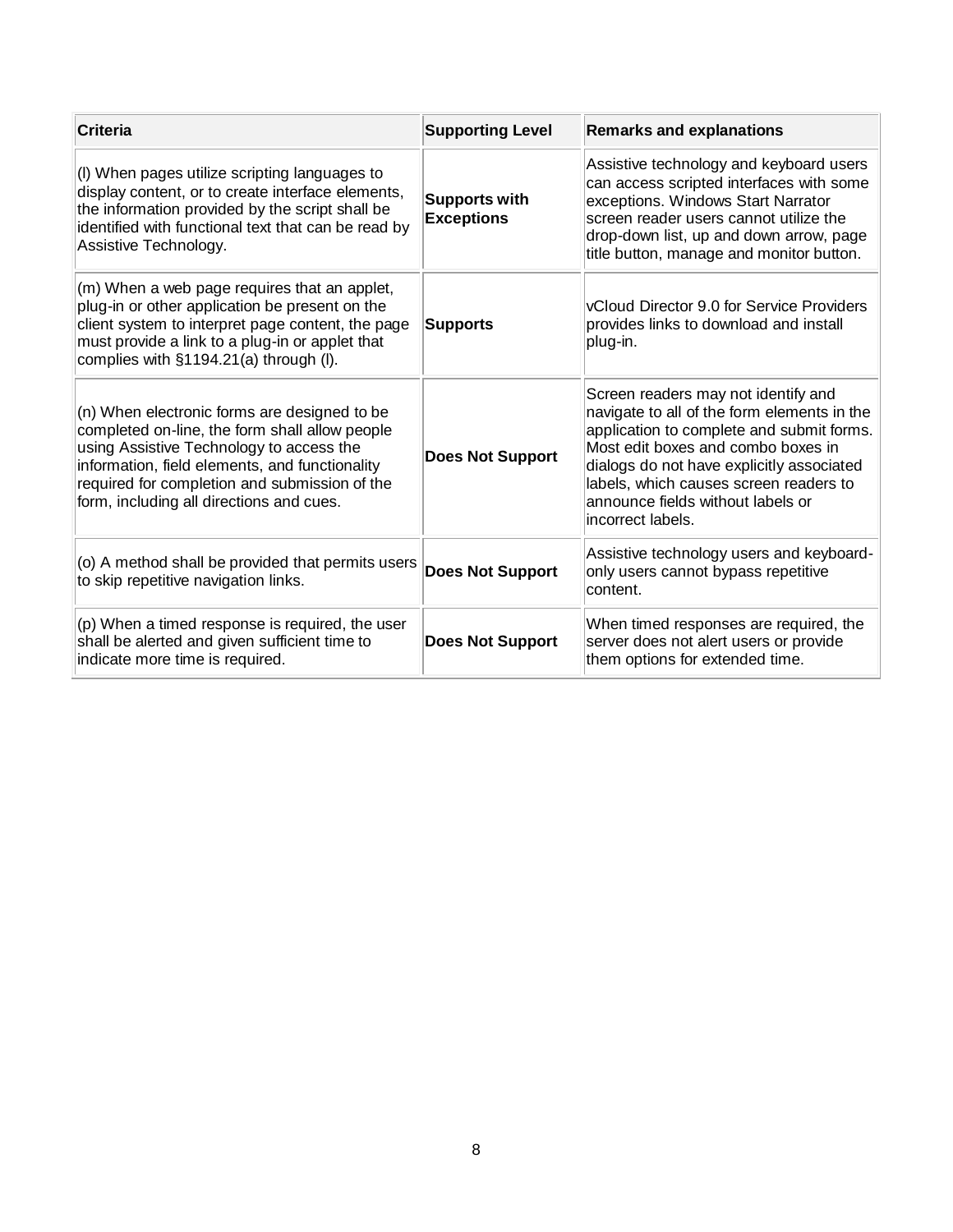#### §1194.31 Functional Performance Criteria

| <b>Criteria</b>                                                                                                                                                                                                                                                                                                               | <b>Supporting Level</b>                   | <b>Remarks and explanations</b>                                                                                                                                                                                                                                                                                                                                                                                                                     |
|-------------------------------------------------------------------------------------------------------------------------------------------------------------------------------------------------------------------------------------------------------------------------------------------------------------------------------|-------------------------------------------|-----------------------------------------------------------------------------------------------------------------------------------------------------------------------------------------------------------------------------------------------------------------------------------------------------------------------------------------------------------------------------------------------------------------------------------------------------|
| (a) At least one mode of operation and<br>information retrieval that does not require user<br>vision shall be provided, or support for Assistive<br>Technology used by people who are blind or<br>visually impaired shall be provided.                                                                                        | <b>Supports with</b><br><b>Exceptions</b> | Some information retrieval processes<br>and/or operations require vision and may<br>not provide support for assistive<br>technology.<br>Full keyboard support is not available for<br>all controls such as navigation bar,<br>keyboard order and invalid link.                                                                                                                                                                                      |
| (b) At least one mode of operation and<br>information retrieval that does not require visual<br>acuity greater than 20/70 shall be provided in<br>audio and enlarged print output working together<br>or independently, or support for Assistive<br>Technology used by people who are visually<br>impaired shall be provided. | <b>Supports with</b><br><b>Exceptions</b> | vCloud Director 9.0 for Service Providers<br>allows persons with less than 20/70 vision<br>to retrieve information and perform<br>product operations through audio,<br>enlarged print output and/or assistive<br>technologies. The application does not<br>honor Windows High Contrast options<br>because it does not allow users to change<br>background and foreground colors.                                                                    |
| (c) At least one mode of operation and<br>information retrieval that does not require user<br>hearing shall be provided, or support for Assistive<br>Technology used by people who are deaf or hard<br>of hearing shall be provided.                                                                                          | <b>Supports</b>                           | vCloud Director 9.0 for Service Providers<br>does not require hearing for information<br>retrieval or operations.                                                                                                                                                                                                                                                                                                                                   |
| (d) Where audio information is important for the<br>use of a product, at least one mode of operation<br>and information retrieval shall be provided in an<br>enhanced auditory fashion, or support for<br>assistive hearing devices shall be provided.                                                                        | <b>Not Applicable</b>                     | vCloud Director 9.0 for Service Providers<br>does not have audio information.                                                                                                                                                                                                                                                                                                                                                                       |
| (e) At least one mode of operation and<br>information retrieval that does not require user<br>speech shall be provided, or support for Assistive<br>Technology used by people with disabilities shall<br>be provided.                                                                                                         | <b>Supports</b>                           | vCloud Director 9.0 for Service Providers<br>does not require speech for information<br>retrieval or operations.                                                                                                                                                                                                                                                                                                                                    |
| $(f)$ At least one mode of operation and information<br>retrieval that does not require fine motor control<br>or simultaneous actions and that is operable with<br>limited reach and strength shall be provided.                                                                                                              | <b>Does Not Support</b>                   | vCloud Director 9.0 for Service Providers<br>does not require fine motor control or<br>simultaneous actions.<br>However, a pointing device is required as<br>the vCloud Director 9.0 for Service<br>Providers is not fully keyboard accessible<br>and assistive technologies may be unable<br>to interact with the inaccessible Flash<br>interface. Users who are unable to use a<br>pointing device are unable to fully access<br>the application. |